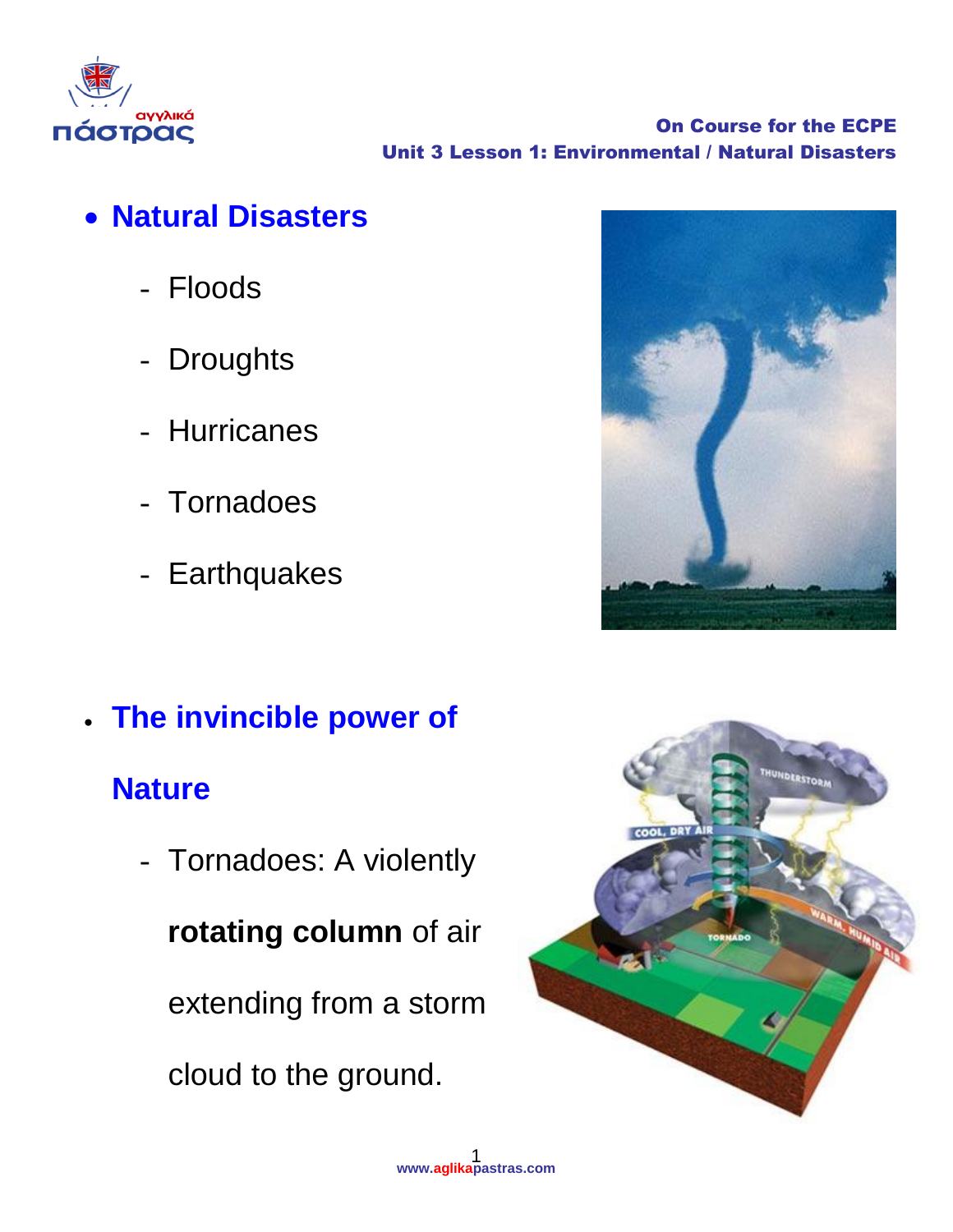

## - The wind **reaches** extreme **speed**

yt: VIDEO INSIDE A TORNADO!!! Aurora, NE Tornado, June 17, 2009 - The **trail of destruction** is terrifying.

## The **storm chasers** get as close as possible for **Observation purposes**

yt: VIDEO INSIDE A TORNADO!!! Aurora, NE Tornado, June 17, 2009

- **The invincible power of Nature**
	- Earthquakes: they are caused by the movement of

large **masses of earth** known as **tectonic plates.**

- The tectonic plates move along the **fault lines**:

created by the pressure **generated by** the

movement of the plates that form the Earth's **crust**.

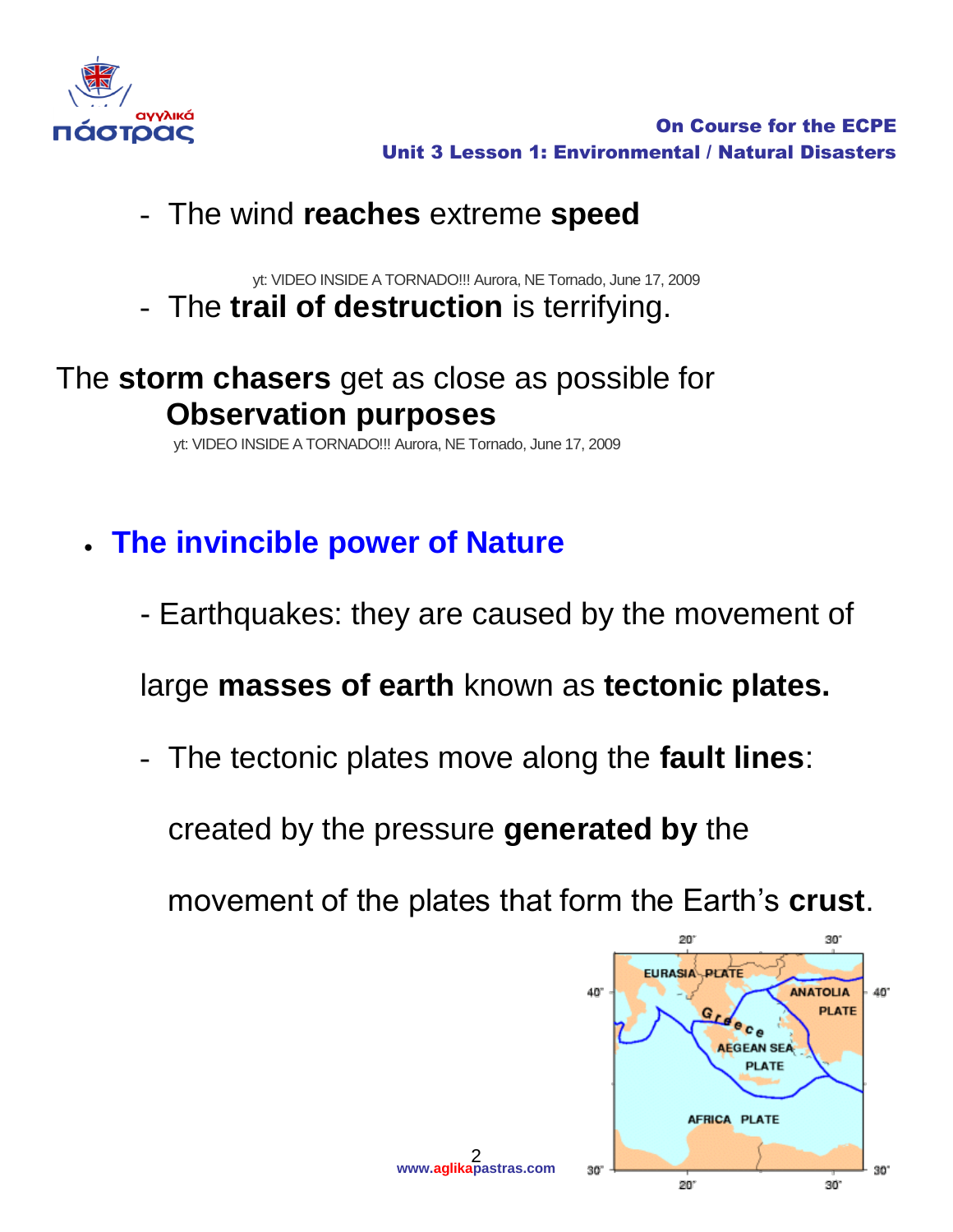![](_page_2_Picture_0.jpeg)

On Course for the ECPE Unit 3 Lesson 1: Environmental / Natural Disasters

![](_page_2_Picture_2.jpeg)

- The **subduction** of one plate under another
- The **waves radiate** from the **epicenter**
- A) BODY waves: move within the earth in two stages
	- a) the primary is **longitudinal** (length)

and b) the second is **transversal** (vertical)